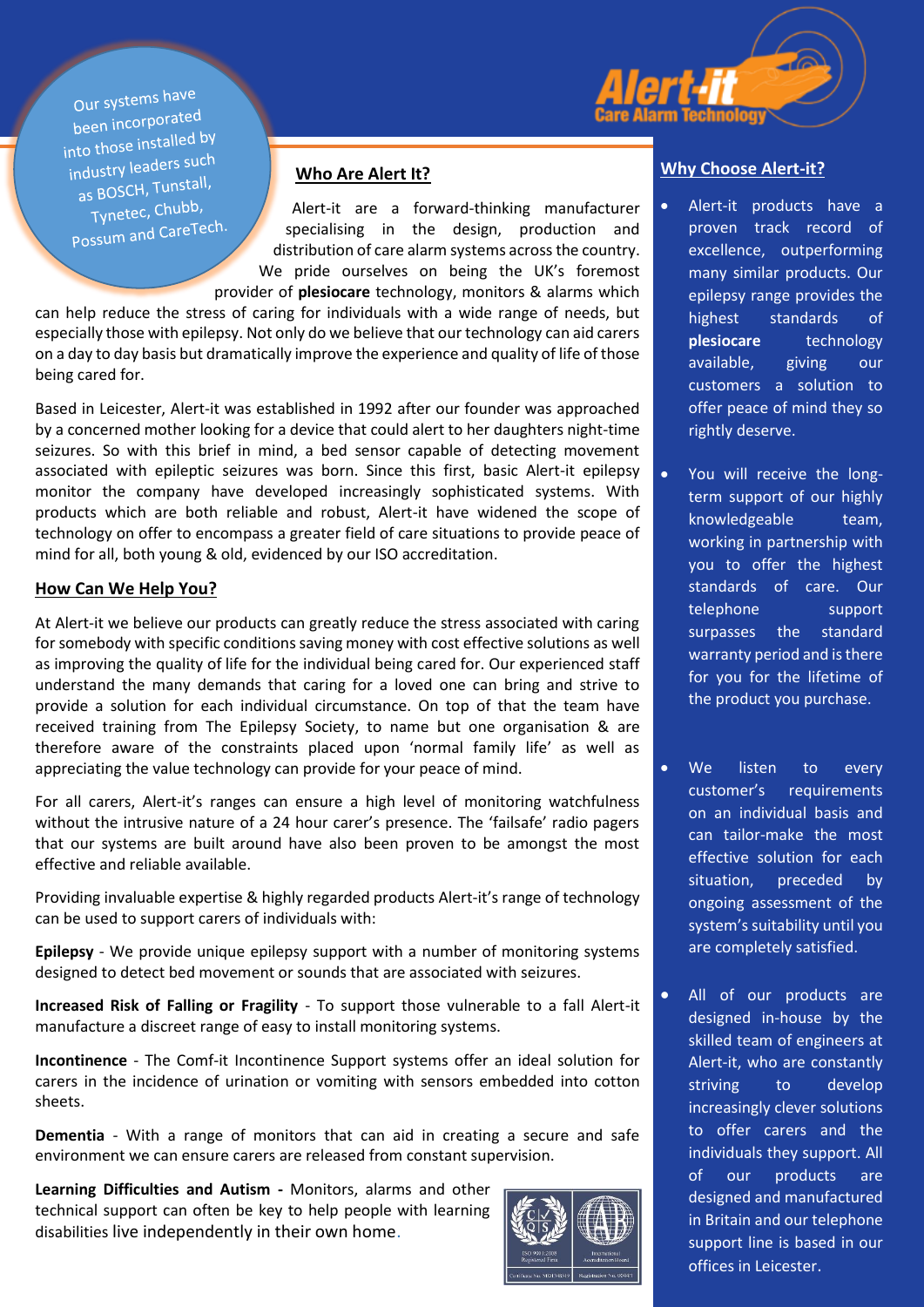

#### **Words of Praise**

With such a variety of solutions on the market we can significantly improve & support the working lives of carers across the country warranting additional patient reassurance.

A recent survey of users of Assistive Technology provided the following feedback…

**66** My son knows that he will never be along during a seizure never be along during a seizure at night, and I know that I will be alerted to assist him. **99** 

**She** was very recently<br>diagnosed and we\_were\_unsure diagnosed and we were unsure about the frequency of her seizures. The sensor was connected via telephone to security, assuring peace of mind as I know someone would attend to her if she had a seizure. 99

**S6** The people we support have<br>more independence and are more independence, and are better able to take control of the decisions made about their lives. **99** 

#### **Want To Know More?**

To find our more about Assistive Technology and how it could help you contact us for a free no obligation chat.

**Alert-it® Call:** 0845 217 9952 or 01530 231215 **Email:** [enquiries@alert-it.co.uk](mailto:enquiries@alert-it.co.uk)

www.alert-it.co.uk

### **Assisted Technology?**

Often abbreviated as "AT" Assistive Technology is a piece of equipment, product, or software system that increases, maintains and improves the day to day lives of individuals with epilepsy and other conditions. In some cases Assistive Technology can be as simple as low tech communication devices such as communication boards. Here at Alert-it we focus more on high tech special purpose monitors aiding in the day to day lives of individuals and their carer's.

Assistive technology is the ideal solution when monitoring the risks and activities of those who have epilepsy, as well as elderly individuals who wish to manage their independence for longer. Both reliable and robust, Alert-it monitors and alarms can provide peace of mind where carers can be notified of dangers in a safe and timely

manner. In fact, in a recent survey 100% of respondents would recommend assistive technology to other individuals who want to regain control and independence in their day to day life.

#### **Why Use Assistive Technology?**

Assistive technology is an excellent solution for detecting seizures, falls and any other potential dangers whilst increasing the independence of an individual. Not only can we aim to improve the day to day lives of those who benefit directly from assistive technology but their carer's and family members too.

 $100\%$  of respondents would recommend Assistive Technology

Ideal for use in both domestic and professional environments, perhaps the most overwhelming benefit of assistive technology is the improved peace of mind for individuals and carers alike. Managing risks, whether elderly, those prone to falls, or individuals with epilepsy, monitors can alert a carer or family member not only to a seizure but indicators of potential risks (i.e. elevated to the change of breathing).

But most importantly assistive technology can enable patients to take control of the decisions made about their own life's whilst managing risks and supporting independence and freedom.

#### **The Right Product For You**

You might not always know what you are looking for, especially if you have never purchased assistive technology before. But that is what we are here for. Despite an often overwhelming variety of monitors and alarms available on the market we believe we can find something suitable to your individual needs and requirements.

Rather than causing yourself the added stress and worry of purchasing such an invaluable product we can offer a personal advice based services providing you with advice on the most suitable product for your specific needs as well as the most cost effective solution.

Alert-it offer advice and installation assistance, servicing, repairs, after sales support and peace of mind far beyond the initial sale.

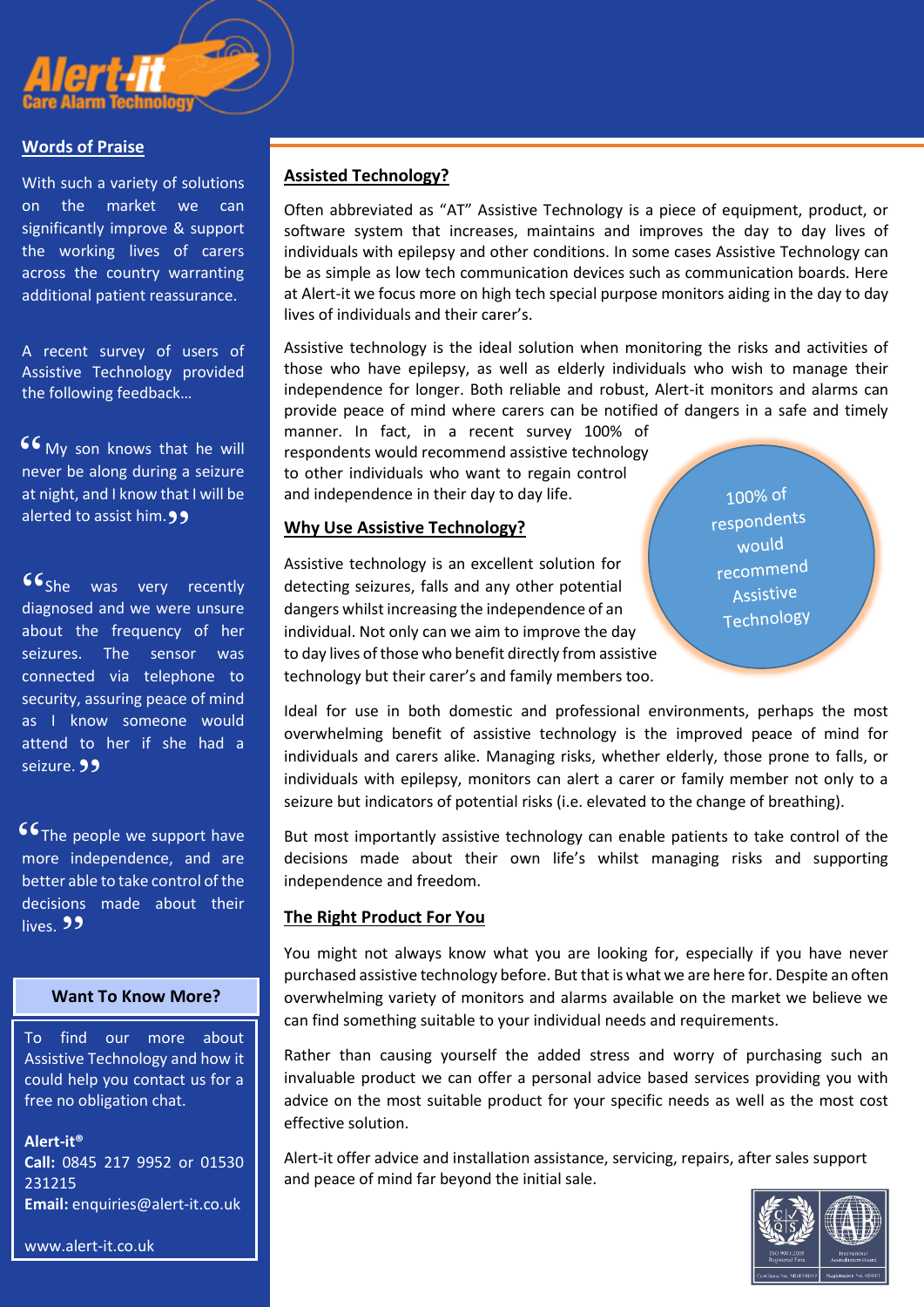## Companion Monitor

The Companion Monitor is an effective solution for supporting tonic/clonic seizures as well as a variety of other situations resulting in movement, sound, vomiting or incontinence. Designed with high performance sensors the monitor not only identifies spasm induced movements but has the ability to ignore usual sleeping activities. In fact the unique sound filtering can pick up the slightest noises even if a radio or TV is in current use.

Having sold more than 10,000 units the Companion is user friendly, simple to set up, and easily adjustable to suit the individual user & their specific needs.

#### **Key Features of a Companion Monitor:**

- Set up available on all divan, bedstead, & profiling beds as well as all mattress types including airflow.
- Programmable Bed Vacation setting
- Failsafe radio with up to 450 metres
- Sigh detection & wired versions available
- Rechargeable battery back-up (15 hour life)
- Adjustable to isolate normal bed movement but respond to seizure activity
- External Microphone & Moisture Sensing Sheets (sold separately)
- 3 year warranty

#### **How Does It Work?**

A sensor is placed under the mattress which constantly monitors movements. Verified & ongoing seizures result in the transmission of alerts to a hand held pager. Alternatively alerts can be connected to a Care Alarm which will dial off-site to 24/7 Careline Monitoring, or an existing call system.

The under mattress bed movement sensor is proven as one of the most sensitive on the market maximising alarm reliability. Additionally many monitors have been programmed to order with special profiles making the system unique to the user. The internal microphone can block out any background noise and as a result picks up even the slightest of sounds associated with a seizure.

There are 2 models available. Whilst both detect tonic/clonic movement & prolonged bed vacation, one can detect sounds & the other monitors enuresis (incontinence).

Also available are totally integrated Telecare versions for Tynetec, Possum, Chubb, Tunstall & TeleAlarm (was Bosch).



As the only monitor endorsed by all the main Telecare providers, the Companion provides full connectivity to others, with no clear down until the situation is safe.



#### **Suitability**

The companion is ideal for both professional and domestic use, with children and adults alike. The monitor can help in the support of the following seizure types:

- Tonic/clonic
- Myoclonic
- Sound associated with seizures
- Incontinence
- Bed vacation

#### **Optional Accessories**

Many carers need to be alerted if the user has fallen, or gets out of bed. The Companion monitor, with the addition of the Bed Vacation accessory can send out an immediate alert when the user gets out of bed. If required a time delay can be set to allow a period of time where the user can leave bed; to go to the bathroom for example.

The external microphone blocks out background noise and picks up any sounds associated with a seizure (when selecting the sound capable version)

Moisture sensing sheets can detect incontinence, perspiration, vomiting or salvation (when selecting the incontinence version).

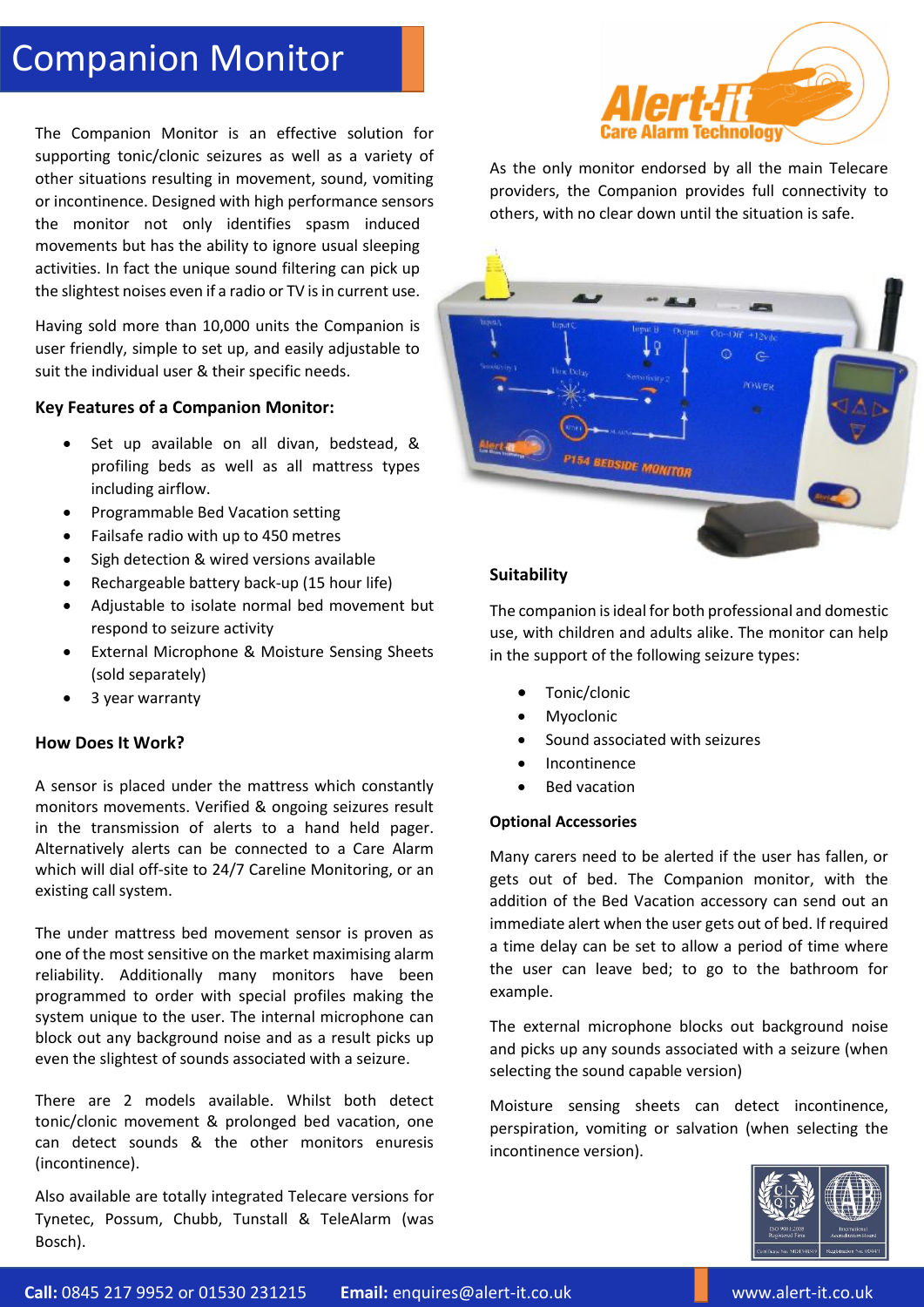# Guardian Monitor

The Guardian Monitor is our most advanced system and can be applied in some of the most demanding situations when supporting tonic/clonic seizures and SUDEP. Careful design ensures high performance sensors to monitor bed movement, incontinence, vomiting, bed vacation and sounds.

The movement detector, which has the capability of supporting those with both tonic/clonic and clonic only seizures, will also continue to monitor shallow bed movements. Measuring movements which occur due to breathing and muscle activity the Guardian Monitor will sound an alarm if these movements should cease supporting the risk of SUDEP.

#### **Key Features of a Guardian Monitor:**

- Failsafe radio with up to 450 metres
- Rechargeable battery back-up (15 hour life)
- Built in microphone
- Incontinence & prolonged bed vacation detection
- Record & store behaviour profile
- Unique sound filtering system
- Adjustable to isolate bed movement but respond to seizure activity
- 3 year warranty

#### **How Does It Work?**

A sensor is placed under the mattress which constantly monitors movements and as a result will trigger an alert when there is movement consistent with a seizure. The under the mattress sensor is proven as one of the most sensitive on the market minimising false alarms. Additionally these monitors has the ability to record and store behaviour profiles in its memory which will update with new episodes meaning that the alarm will recognise the latest situation.

The integrated unique sound filtering can pick up the slightest noises associated with a seizure even if a radio or TV is active. The highly sensitive sensors analyses the frequency of movement in the bed, (spasms, breathing, bed vacation) before alerts are transmitted to a hand held pager with a working range of 450m working range.

Alternatively alerts can be connected to a Care Alarm or existing NurseCall system. Monitoring can be suspended during the day with auto-restart when the client is in bed.



Also available are totally integrated Telecare versions for Tynetec, Possum, Chubb, Tunstall & TeleAlarm (was Bosch). Endorsed by these Telecare providers, the Guardian provides full connectivity to others, with no Clear Down when active safety.



#### **Suitability**

Mainly used in professional care environments, respite, & education facilities the Guardian Monitor is highly adjustable in operation. Capable of detecting incontinence and prolonged bed vacation for both adults & children they are equally ideal for domestic use where you might see complex seizure patterns. Monitors can help in the support of the following seizure types:

- SUDEP
- Focal
- Tonic/clonic
- Tonic
- Incontinence
- Bed Vacation

#### **Optional Extras**

Bed Vacation sensors can either send an immediate alert when the user gets out of bed or a time delay can be set to allow a period of time out of bed, to use the bathroom for example.

Moisture sensing sheets can detect incontinence, perspiration, vomiting or salivation.